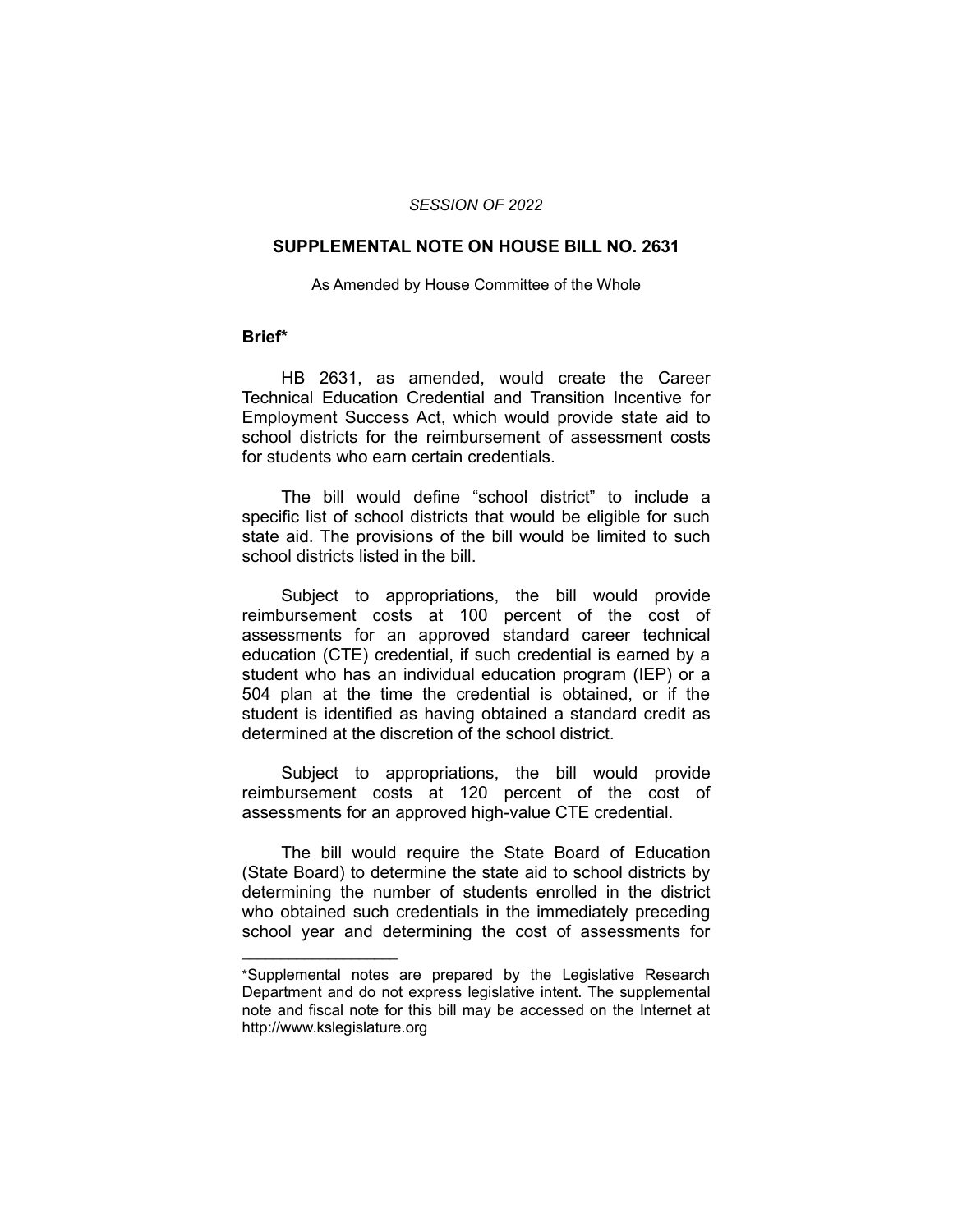each such credential obtained, multiplying such amount by 1.2 for high-value CTE credentials. The bill would require the State Board to follow the usual process of certifying to the Director of Accounts and Reports the amount due to school districts, who would be required to draw a warrant on the State Treasury payable to the treasurer of the school district. The treasurer of the school district would then be required to credit the amount to the Career Technical Education Fund of the school district for purposes of the Fund, and the bill would require such funds to be used to cover the cost of the approved credential assessments.

The bill would require the State board, on or before July 31, 2022, and every July 31 thereafter, to approve a list of high-value industry-recognized credentials and a list of standard industry-recognized credentials. The State Board would be required to consult with the Secretary of Labor, the Secretary of Commerce, and representatives of industries that recognize career technical education credentials.

The bill would also amend the Student Online Personal Protection Act to exclude national assessment providers that administer college and career readiness assessments from the definition of "operator." The bill would permit a national assessment provider to administer a college and career readiness assessment questionnaire or survey to any student enrolled in grades K-12 without prior written permission from such student's parent or guardian.

## **Background**

The bill was introduced by the House Committee on Appropriations at the request of Representative Murphy.

## *House Committee on Education*

In the House Committee hearing, representatives of the Education Services Staff Development Association of Central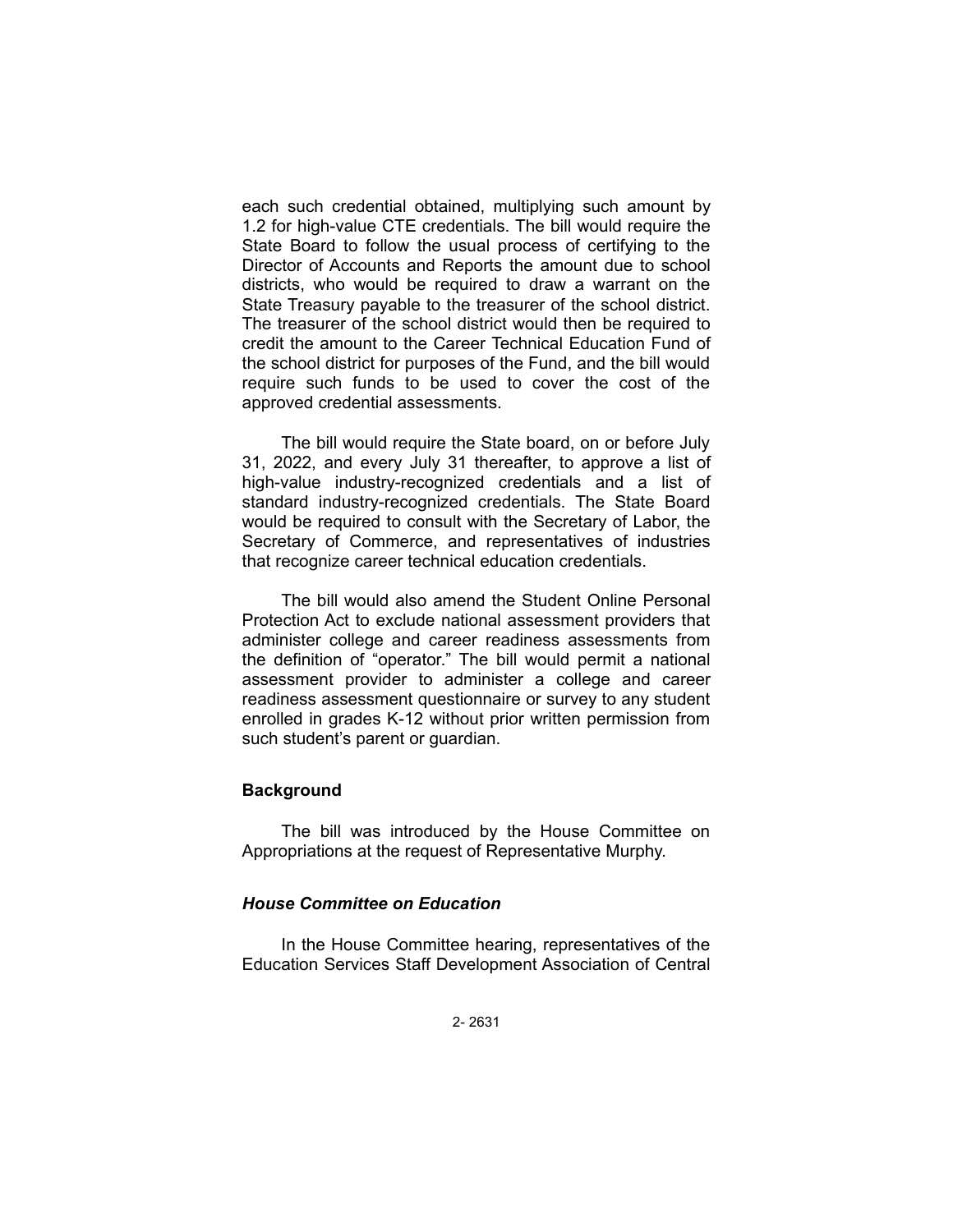Kansas, Kansas Association of Community Colleges Trustees, Stafford High School, and USD 216 Deerfield provided **proponent** testimony.

Written-only proponent testimony was provided by representatives of Cowley College, the Kansas Association of School Boards, the Kansas Commission on Disability Concerns, the State Board, the Wichita Regional Chamber of Commerce, and a private citizen.

No other testimony was provided.

The House Committee amended the bill to:

- Specify reimbursement rates for approved standard CTE credentials and approved high-value CTE credentials;
- Provide reimbursement for assessments for standard CTE credentials exclusively for students with an IEP, 504 plan, or as identified by the discretion of the school district;
- Provide provisions of the bill would only apply to school districts listed in the bill; and
- Remove provisions providing for transfer of moneys from the State General Fund to fund state aid reimbursement as provided in the bill.

## *House Committee of the Whole*

The House Committee amended the bill to remove national assessment providers that administer college and career readiness assessments from the definition of "operator" as listed in the Student Online Personal Protection Act. [*Note:* This language was previously included in Section 2 of HB 2505 as introduced.]